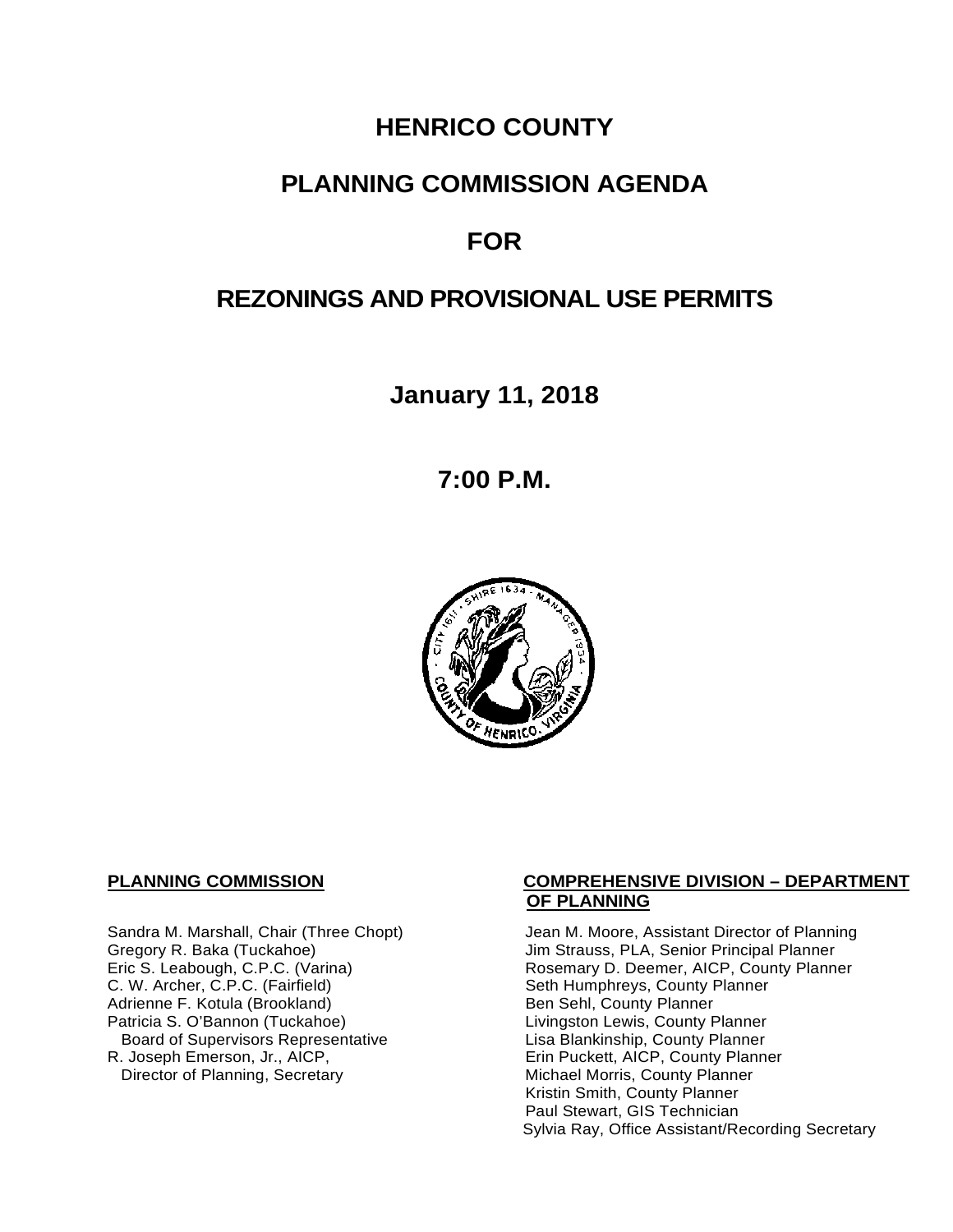## **PLANNING COMMISSION REZONING MEETING FINAL AGENDA JANUARY 11, 2018**

**BEGINNING AT 7:00 P.M.**

**WELCOME:**

**PLEDGE OF ALLEGIANCE:**

**RECOGNITION OF NEWS MEDIA:**

**CALL TO ORDER:**

**REQUESTS FOR WITHDRAWALS AND DEFERRALS: (0); (6)**

**REQUESTS FOR EXPEDITED ITEMS: (4)**

**ELECTION OF CHAIRMAN: Mrs. Marshall** 

**ELECTION OF VICE-CHAIRMAN: Mr. Baka**

**CASES TO BE HEARD: (2)**

### **THREE CHOPT:**

#### *(Deferred from the November 9, 2017 Meeting)*

**REZ2017-00010 Adena Patterson or Ann Neil Cosby for MS Richmond Investors LLC:** Request to conditionally rezone from A-1 Agricultural District to R-5AC General Residence District (Conditional) Parcels 744-763-8661, 744-763-9175, 745-763-2013, 745-763-2727, 745-763-3440, 745-763-4567, 745-763-5481, 745-763-6093 and 745-764- 0618 containing 18.580 acres located between the east line of Belfast Road and the west line of Glasgow Road at its intersection with Ireland Road. The applicant proposes a zero lot line development with detached homes. The R-5A District allows a maximum density of six (6) units per acre. The use will be controlled by zoning ordinance regulations and proffered conditions. The 2026 Comprehensive Plan recommends Traditional Neighborhood Development. **Staff – Lisa Blankinship (Deferral Requested to the July 11, 2019 Meeting)**

**Deferred to the July 11, 2019 Meeting**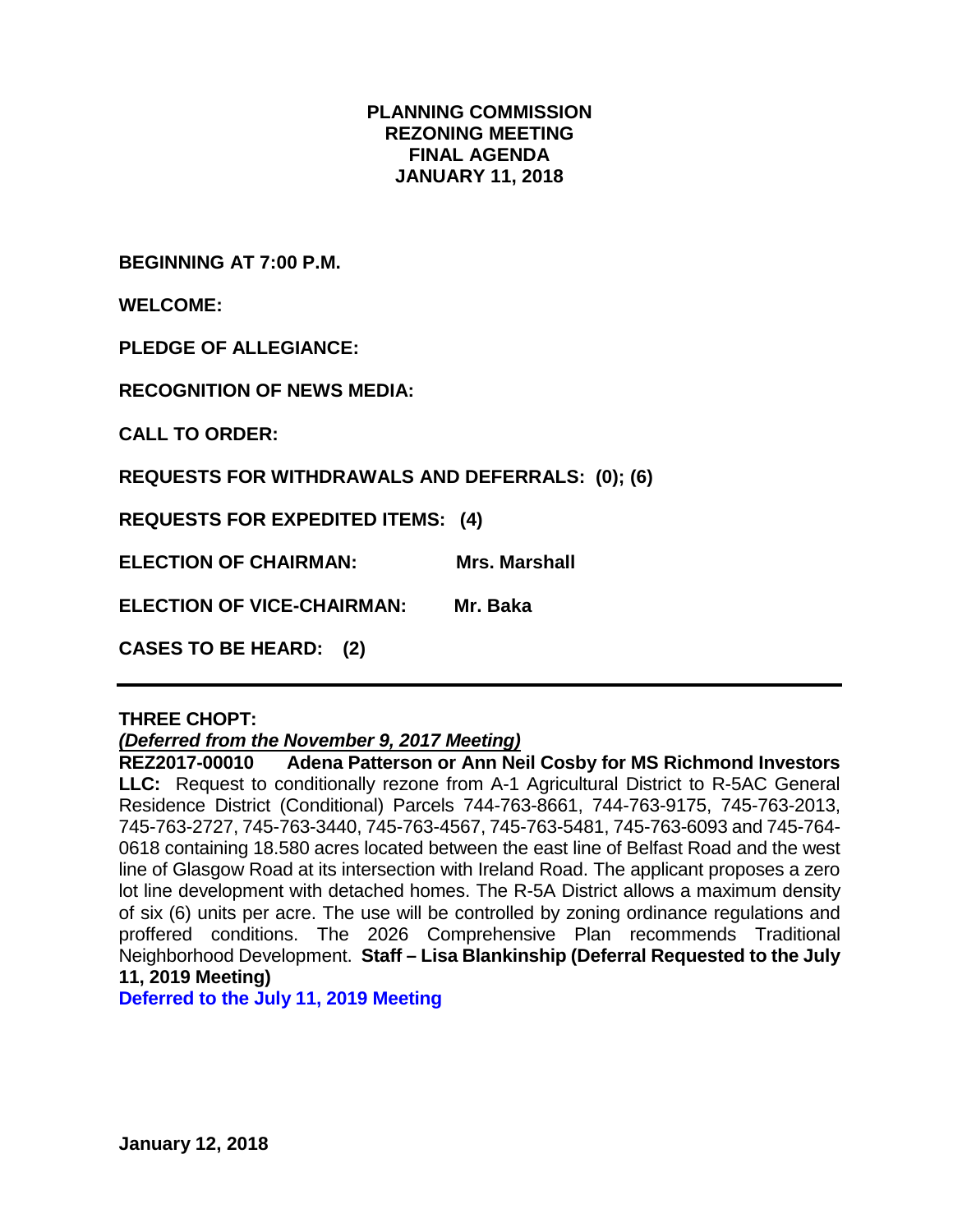## *(Deferred from the November 9, 2017 Meeting)*

**REZ2017-00011 Adena Patterson or Ann Neil Cosby for MS Richmond Investors LLC:** Request to conditionally rezone from A-1 Agricultural District and R-3C One-Family Residence District to R-5AC General Residence District (Conditional) Parcels 744-762- 4780, 744-762-5294, 744-762-9757, and 745-762-0472 containing 8.264 acres located between the east line of Belfast Road and the west line of Glasgow Road approximately 155' north of Edinburgh Road. The applicant proposes a zero lot line development with detached homes. The R-5A District allows a maximum density of six (6) units per acre. The use will be controlled by zoning ordinance regulations and proffered conditions. The 2026 Comprehensive Plan recommends Traditional Neighborhood Development. **Staff – Lisa Blankinship (Deferral Requested to the July 11, 2019 Meeting) Deferred to the July 11, 2019 Meeting**

**REZ2017-00034 Andrew M. Condlin for Core Property Capital:** Request to conditionally rezone from A-1 Agricultural District to R-5C General Residence District (Conditional) and B-2C Business District (Conditional) Parcel 730-765-6508 containing 22.875 acres located on the south line of W. Broad Street (U.S. Route 250) at the western County Line with Goochland County. The applicant proposes commercial uses and no more than 115 residential units. The uses will be controlled by zoning ordinance regulations and proffered conditions. The 2026 Comprehensive Plan recommends Traditional Neighborhood Development and Environmental Protection Area. The site is in the West Broad Street Overlay District. **Staff – Livingston Lewis (Deferral Requested to the February 15, 2018 Meeting)**

**Deferred to the February 15, 2018 Meeting**

**PUP2017-00022 Andrew M. Condlin for Core Property Capital** Request for a Provisional Use Permit under Sections 24-58.2(a), 24-120 and 24-122.1 of Chapter 24 of the County Code in order to allow 24 hour operation of a proposed convenience store on part of Parcel 730-765-6508 located on the south line of W. Broad Street (U.S. Route 250) at the western County Line with Goochland County. The existing zoning is A-1 Agricultural District. The 2026 Comprehensive Plan recommends Traditional Neighborhood Development and Environmental Protection Area. The site is in the West Broad Street Overlay District. **Staff – Livingston Lewis (Deferral Requested to the February 15, 2018 Meeting)**

**Deferred to the February 15, 2018 Meeting**

**REZ2018-00001 Andrew Browning for Bacova, LLC and Bacova Texas LLC:**  Request to rezone from R-5AC General Residence (Conditional) to C-1 Conservation District part of Parcels 736-767-2166 and 736-768-5323 containing .969 acres located on the north line of Liesfield Farm Drive approximately 700' east of its intersection with N. Gayton Road. The applicant proposes a conservation district. The use will be controlled by zoning ordinance regulations. The 2026 Comprehensive Plan recommends Environmental Protection Area. **Staff – Michael Morris (Expedited Agenda Requested) Recommended for Approval**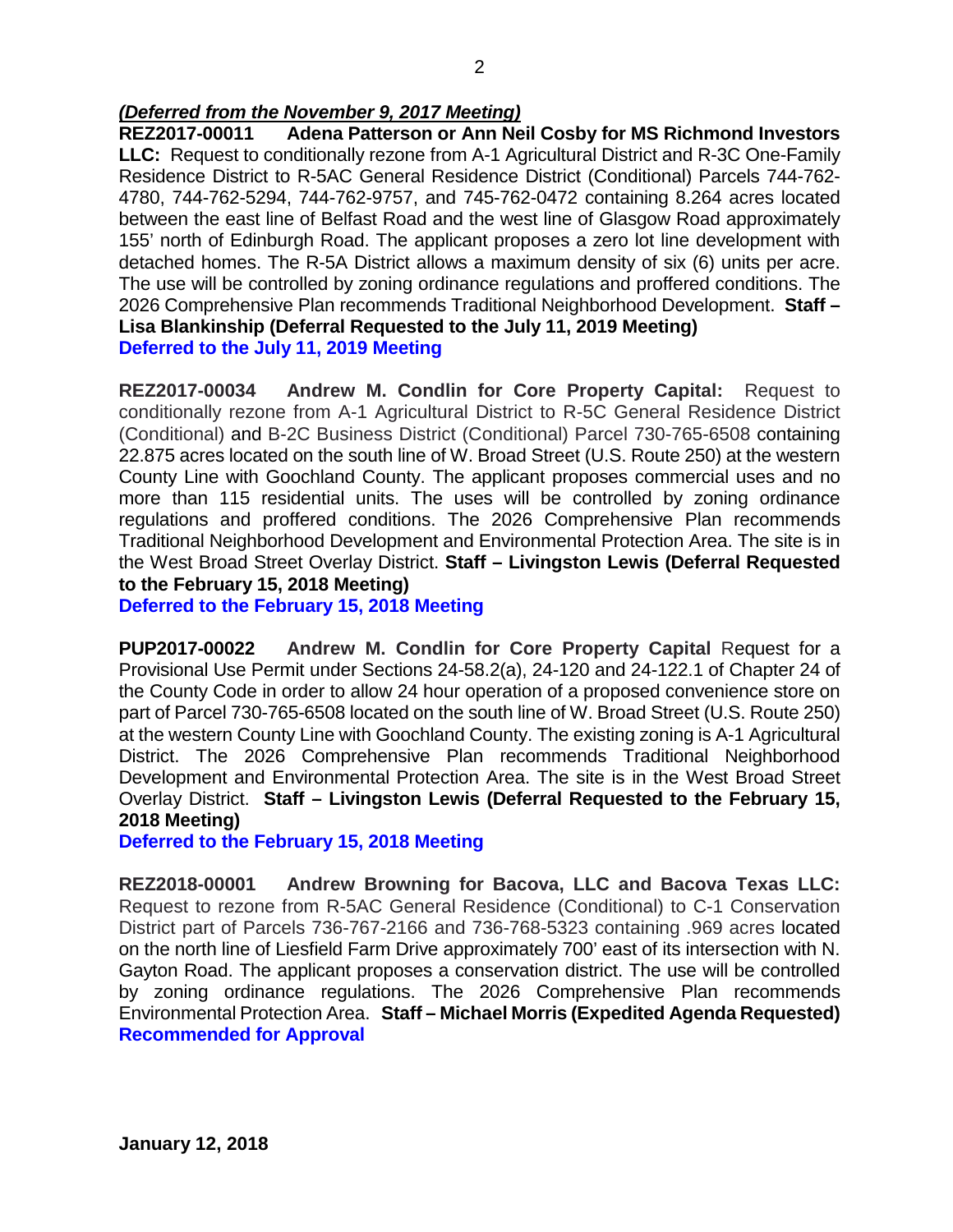**REZ2018-00005 John Chandler & Company LLC:** Request to conditionally rezone from A-1 Agricultural District to R-2AC One-Family Residence District (Conditional) Parcels 751-764-6432 and 751-764-6608 containing 3.59 acres located on the east line of Thorncroft Drive approximately 300' north of its intersection with Chicopee Road. The applicant proposes five (5) single-family residences. The use will be controlled by zoning ordinance regulations and proffered conditions. The 2026 Comprehensive Plan recommends Suburban Residential 1, density should not exceed 2.4 units per acre. **Staff – Michael Morris (Deferral Requested to the February 15, 2018 Meeting) Deferred to the February 15, 2018 Meeting**

**REZ2018-00008 Amir Abbas Khalafalla and Magdi Abbas Khalafalla:** Request to rezone from A-1 Agricultural District to R-3 One-Family Residence District Parcel 748- 772-6526 containing 1.98 acres located on the south line of Opaca Lane approximately 1,025' east of its intersection with Nuckols Road. The applicant proposes single-family residences. The use will be controlled by zoning ordinance regulations. The 2026 Comprehensive Plan recommends Rural Residential, density should be at least 1 unit per acre. **Staff – Seth Humphreys (Deferral Requested to the February 15, 2018 Meeting) Deferred to the February 15, 2018 Meeting**

**TUCKAHOE:**

None.

## **BROOKLAND:**

**PUP2018-00002 James W. Theobald for 4100 Tomlynn Street-Rebkee, LLC:**  Request for a Provisional Use Permit under Sections 24-66(b), 24-120 and 24-122.1 of Chapter 24 of the County Code in order to allow net poles 170' in height on Parcel 779- 735-1860 located on the north line of Westwood Avenue approximately 470' east of its intersection with Tomlynn Street. The existing zoning is M-1 Light Industrial and M-2 General Industrial District. The 2026 Comprehensive Plan recommends Heavy Industry and Environmental Protection Area. **Staff – Ben Sehl (Expedited Agenda Requested) Recommended for Approval**

#### **VARINA:**

## *(Deferred from the November 9, 2017 Meeting)*

**REZ2017-00023 Elisha Domonic Anderson:** Request to rezone from A-1 Agricultural District to R-3C One-Family Residence District (Conditional) Parcels 815-722- 5368, -6168, and -6856 containing 2.197 acres located on the north line of Oakleys Lane approximately 350' east of its intersection with Brandon Bluff Way. The applicant proposes single family residences. The R-3 District allows a minimum lot area of 11,000 square feet and a maximum gross density of 3.96 units per acre. The use will be controlled by zoning ordinance regulations and proffered conditions. The 2026 Comprehensive Plan recommends Suburban Residential 2, density should not exceed 3.4 units per acre. The site is in the Airport Safety Overlay District. **Staff – Rosemary Deemer Recommended for Approval**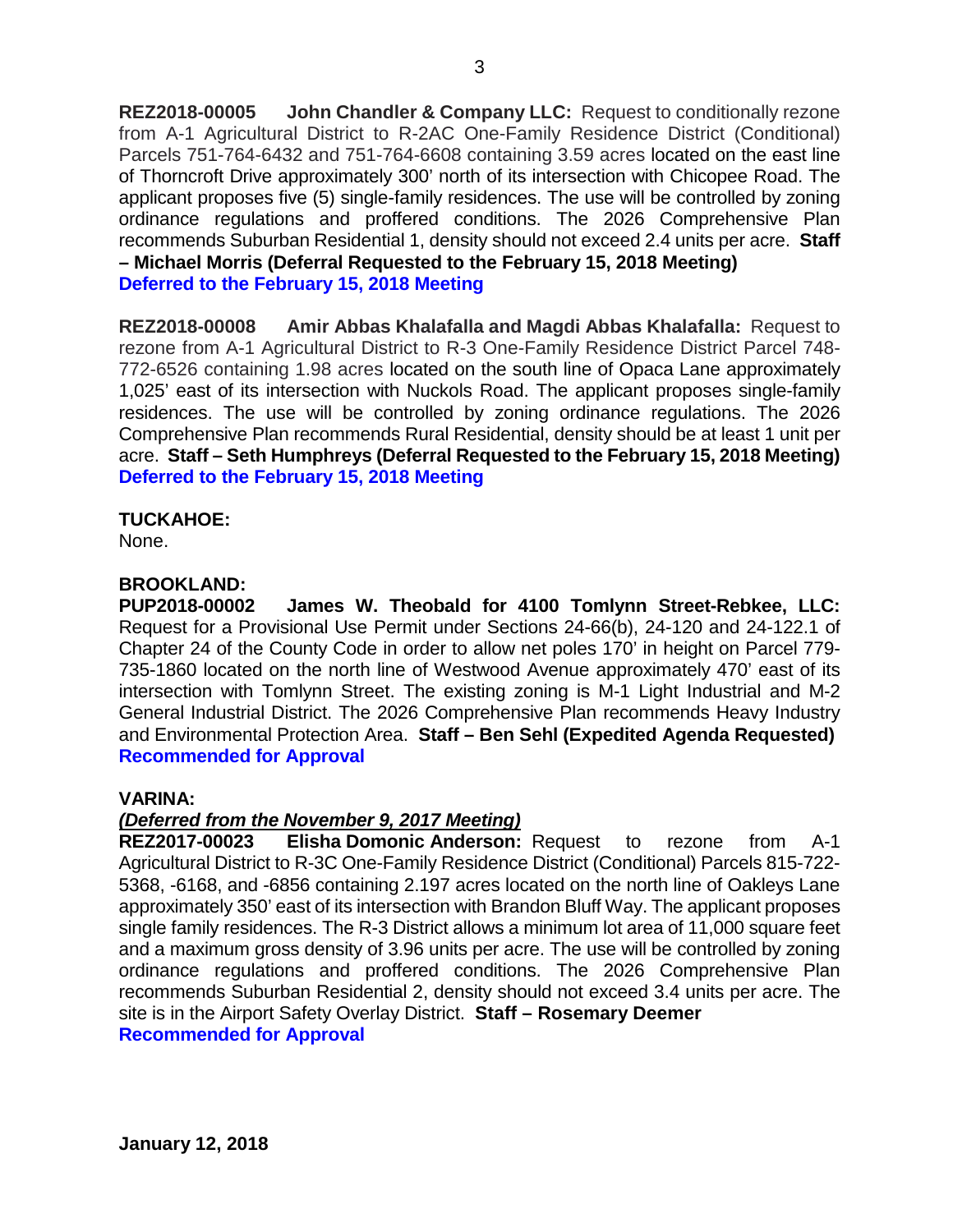**REZ2018-00007 Cameron Palmore for New Market Village Land Co., LLC New Market Village Dev. Co., LLC:** Request to rezone from R-5AC General Residence District (Conditional) and RTHC Residential Townhouse District (Conditional) to R-5AC General Residence District (Conditional) and RTHC Residential Townhouse District (Conditional) Parcel 813-701-0217 and part of Parcel 812-700-6628 containing 23.709 acres located on the south line of Darbytown Road approximately 350' west of S. Laburnum Avenue. The applicant proposes a zero lot line and townhouse development. The uses will be controlled by zoning ordinance regulations and proffered conditions. The 2026 Comprehensive Plan recommends Urban Residential and Environmental Protection Area. The site is in the Airport Safety Overlay District. **Staff – Erin Puckett (Expedited Agenda Requested)**

**Recommended for Approval**

#### **FAIRFIELD:**

**REZ2018-00002 Peter Francisco:** Request to rezone from B-1 Business District to B-2C Business District (Conditional) Parcels 781-749-1568, 781-749-1765, and 781-749- 3471 containing .87 acres located on the east line of Lakeside Avenue (State Route 161) approximately 60' south of Hilliard Road. The applicant proposes retail and office. The uses will be controlled by zoning ordinance regulations and proffered conditions. The 2026 Comprehensive Plan recommends Commercial Concentration and Suburban Residential 2, density should not exceed 3.4 units per acre. The site is in the Enterprise Zone. **Staff – Rosemary Deemer (Expedited Agenda Requested)**

**Recommended for Approval**

**REZ2018-00003 Basim Matrood for Dzemal Dukic:** Request to rezone from A-1 Agricultural District to R-3C One-Family Residence District (Conditional) Parcel 774-766- 8746 containing 7.32 acres located on the south line of Mountain Road approximately 950' west of its intersection with Woodman Road. The applicant proposes single family dwellings. The use will be controlled by zoning ordinance regulations and proffered conditions. The 2026 Comprehensive Plan recommends Suburban Residential 2, density should not exceed 3.4 units per acre, and Environmental Protection Area. **Staff – Ben Sehl**

**Recommended for Approval**

**DISCUSSION ITEM: CAPITAL IMPROVEMENT PROGRAM:** The Commission will discuss scheduling a Public Hearing for February 15, 2018 at 6:00 p.m., to consider the FY 2018 - 19 through FY 2022 - 23 Capital Improvement Program. **Approved**

**DISCUSSION ITEM:** The Planning Commission will discuss changing the date for a Public Hearing for the Glen Allen Comprehensive Plan Amendment and Code Amendment.

**The Commission agreed to postpone the February 15, 2018 public hearing and a new meeting date will be set.**

**APPROVAL OF MINUTES: Planning Commission on December 7, 2017 Approved**

**January 12, 2018**